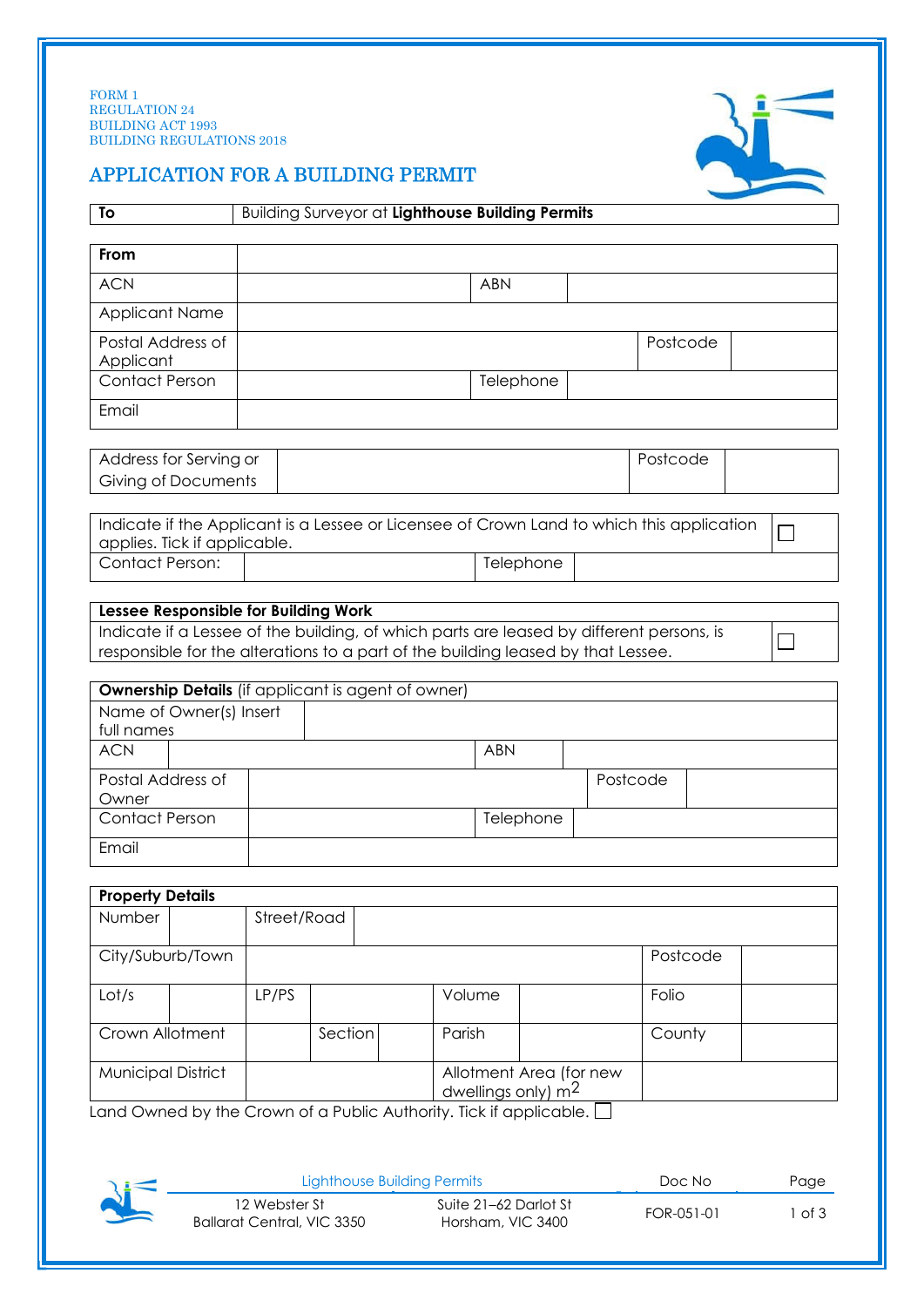| <b>Builder</b>    |                                                                                                          |           |  |
|-------------------|----------------------------------------------------------------------------------------------------------|-----------|--|
| Name              |                                                                                                          | Telephone |  |
| <b>ACN</b>        | <b>ABN</b>                                                                                               |           |  |
|                   | Building Practitioner Registration No.                                                                   |           |  |
| Postal<br>Address |                                                                                                          | Postcode  |  |
| Contact           |                                                                                                          | Mobile    |  |
| <b>Name</b>       |                                                                                                          |           |  |
| Email             |                                                                                                          |           |  |
|                   | If the builder is carning out domestic building work under a major domestic building contract, attach an |           |  |

[*If the builder is carrying out domestic building work under a major domestic building contract, attach an extract of the major domestic building contract showing the names of the parties to the contract in relation to the proposed building work and a copy of the certificate of insurance (if applicable)*.]

| Natural Person for Service of Directions, Notices and Orders (if builder is a body corporate) |  |           |  |  |
|-----------------------------------------------------------------------------------------------|--|-----------|--|--|
| Name                                                                                          |  | Telephone |  |  |
| Postal<br>Address                                                                             |  | Postcode  |  |  |

|      | Building Practitioner or Architect Engaged to Prepare Documents for this Permit |  |                     |  |  |
|------|---------------------------------------------------------------------------------|--|---------------------|--|--|
| Name | Category/Class                                                                  |  | Registration<br>No. |  |  |
| Name | Category/Class                                                                  |  | Registration<br>No. |  |  |
| Name | Category/Class                                                                  |  | Registration<br>No. |  |  |

| Nature of Building Work Tick if applicable. |  |                                              |  |  |
|---------------------------------------------|--|----------------------------------------------|--|--|
| Construction of a new building              |  | Alterations to an existing building          |  |  |
| Demolition of a building                    |  | Removal of a building                        |  |  |
| Extension to an existing building           |  | Change of use of an existing building        |  |  |
| Re-erection of a building                   |  | Construction of swimming pool or spa barrier |  |  |
| Other – please provide description:         |  |                                              |  |  |

## **Proposed Use of Building**

Proposed use:

| <b>Social Housing</b>                                                                                                                                                                                                                                                                                                                                                                |        |     |
|--------------------------------------------------------------------------------------------------------------------------------------------------------------------------------------------------------------------------------------------------------------------------------------------------------------------------------------------------------------------------------------|--------|-----|
| Does any of the building work include the construction of social housing<br>as referred to in regulation 281B? [Indicate Yes if the building work, which is<br>the subject of this application, includes the construction of social housing or if<br>other building work, which is the subject of a related staged building permit,<br>includes the construction of social housing.] | YFS: I | NO. |

| <b>Emergency recovery</b>                                                          |        |     |
|------------------------------------------------------------------------------------|--------|-----|
| Does any of the building work include the construction of a dwelling that          | YES: I | NO: |
| was destroyed or damaged in an emergency referred to in regulation                 |        |     |
| 166J(b) of the Building Regulations 2018? [Indicate Yes if the building work,      |        |     |
| which is the subject of this application, includes the construction or repair of a |        |     |
| dwelling within the same municipal district as the destroyed or damaged            |        |     |
| residential dwelling.]                                                             |        |     |
|                                                                                    |        |     |

|    | Lighthouse Building Permits                 |                                            | Doc No     | Page   |
|----|---------------------------------------------|--------------------------------------------|------------|--------|
| ŊĪ | 12 Webster St<br>Ballarat Central, VIC 3350 | Suite 21–62 Darlot St<br>Horsham, VIC 3400 | FOR-051-01 | 2 of 3 |